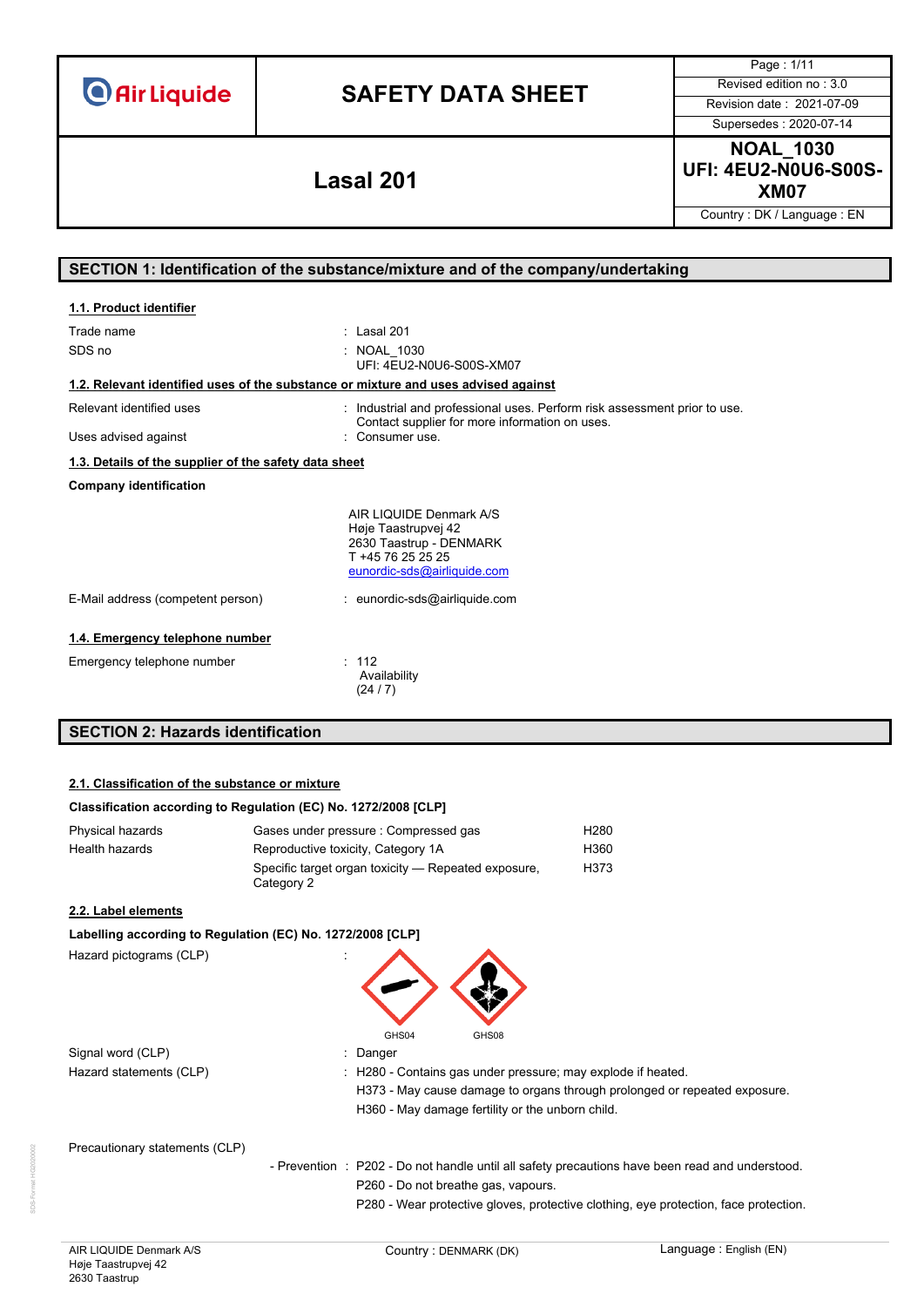|  | <b>O</b> Air Liquide |  |
|--|----------------------|--|
|  |                      |  |

# **SAFETY DATA SHEET** Revised edition no : 3.0

Supersedes : 2020-07-14

Page : 2/11

**NOAL\_1030 UFI: 4EU2-N0U6-S00S-XM07 Lasal 201**

Country : DK / Language : EN

- Response : P308+P313 - IF exposed or concerned: Get medical advice/attention. - Storage : P405 - Store locked up.

P403 - Store in a well-ventilated place.

Supplemental information **interest in the CO** is restricted to professional users.

### **2.3. Other hazards**

: None.

# **SECTION 3: Composition/information on ingredients**

### : Not applicable. **3.1. Substances**

### **3.2. Mixtures**

| <b>Name</b>     | <b>Product identifier</b>                                                                              | Composition [V-%]: | <b>Classification according to</b><br>Regulation (EC) No. 1272/2008 [CLP]                                                  |
|-----------------|--------------------------------------------------------------------------------------------------------|--------------------|----------------------------------------------------------------------------------------------------------------------------|
| Helium          | (CAS-No.) 7440-59-7<br>(EC-No.) 231-168-5<br>(EC Index-No.)<br>(REACH-no) *1                           | 65                 | Press. Gas (Comp.), H280                                                                                                   |
| Nitrogen        | (CAS-No.) 7727-37-9<br>(EC-No.) 231-783-9<br>(EC Index-No.)<br>(REACH-no) *1                           | 19                 | Press. Gas (Comp.), H280                                                                                                   |
| Carbon monoxide | (CAS-No.) 630-08-0<br>(EC-No.) 211-128-3<br>(EC Index-No.) 006-001-00-2<br>(REACH-no) 01-2119480165-39 | 6                  | Flam. Gas 1. H220<br>Press. Gas (Comp.), H280<br>Acute Tox. 3 (Inhalation:gas), H331<br>Repr. 1A, H360D<br>STOT RE 1, H372 |
| Carbon dioxide  | (CAS-No.) 124-38-9<br>(EC-No.) 204-696-9<br>(EC Index-No.)<br>(REACH-no) *1                            | 4                  | Press. Gas (Lig.), H280                                                                                                    |
| Xenon           | (CAS-No.) 7440-63-3<br>(EC-No.) 231-172-7<br>(EC Index-No.)<br>(REACH-no) *1                           | 3                  | Press. Gas (Lig.), H280                                                                                                    |
| Oxygen          | (CAS-No.) 7782-44-7<br>(EC-No.) 231-956-9<br>(EC Index-No.) 008-001-00-8<br>(REACH-no) *1              | 3                  | Ox. Gas 1, H270<br>Press. Gas (Comp.), H280                                                                                |

Full text of H-statements: see section 16

*Contains no other components or impurities which will influence the classification of the product.*

*\*1: Listed in Annex IV / V REACH, exempted from registration.*

*\*3: Registration not required: Substance manufactured or imported < 1t/y.*

# **SECTION 4: First aid measures**

### **4.1. Description of first aid measures**

| - Inhalation            | stopped.                                                     | : Remove victim to uncontaminated area wearing self contained breathing apparatus. Keep<br>victim warm and rested. Call a doctor. Perform cardiopulmonary resuscitation if breathing |  |
|-------------------------|--------------------------------------------------------------|--------------------------------------------------------------------------------------------------------------------------------------------------------------------------------------|--|
| - Skin contact          | : Adverse effects not expected from this product.            |                                                                                                                                                                                      |  |
| - Eye contact           | : Adverse effects not expected from this product.            |                                                                                                                                                                                      |  |
| - Ingestion             | : Ingestion is not considered a potential route of exposure. |                                                                                                                                                                                      |  |
| AIR LIQUIDE Denmark A/S | Country: DENMARK (DK)                                        | Language : English (EN)                                                                                                                                                              |  |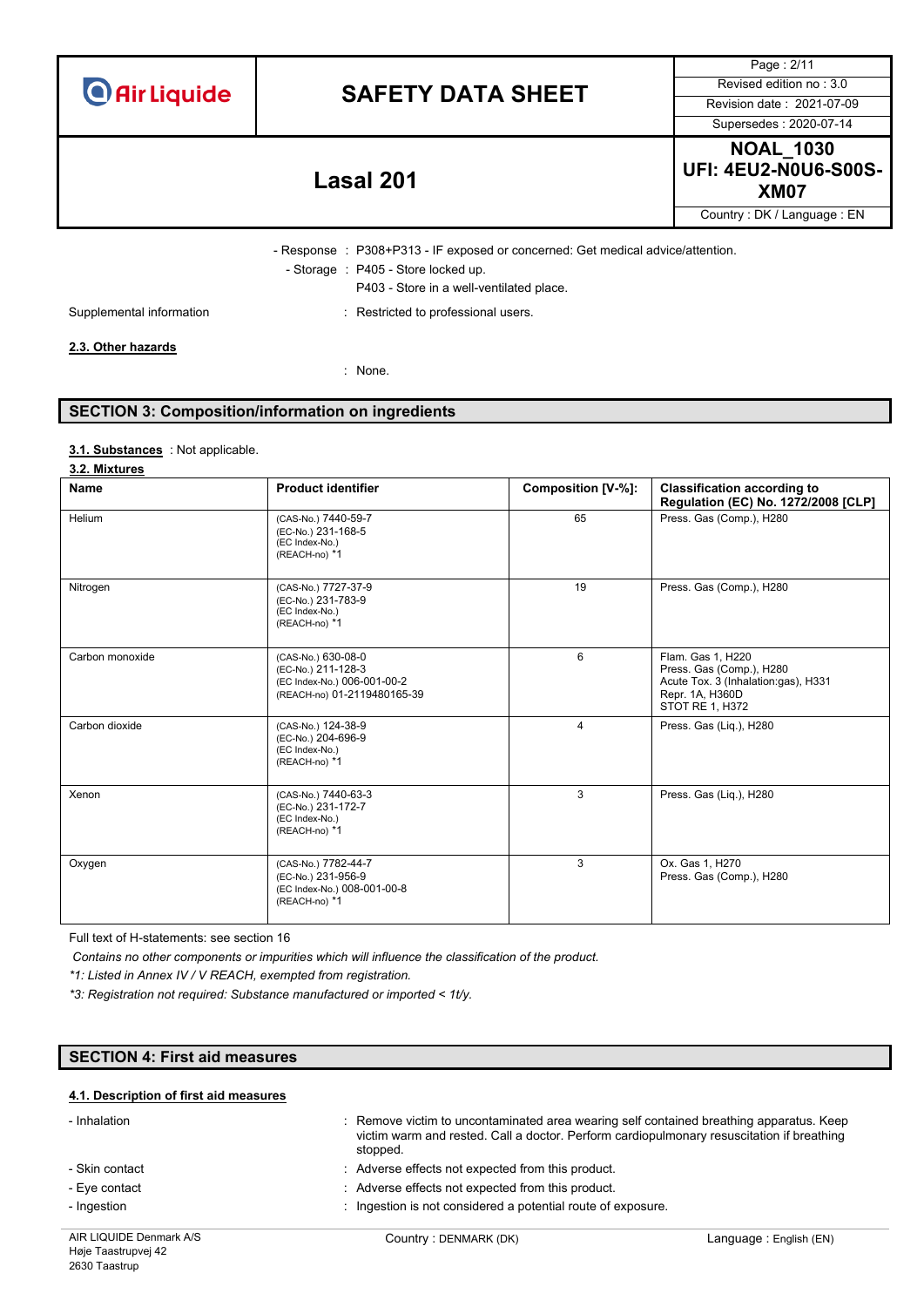# **SAFETY DATA SHEET** Revised edition no : 3.0

Supersedes : 2020-07-14

Page : 3/11

**NOAL\_1030 UFI: 4EU2-N0U6-S00S-XM07 Lasal 201**

Country : DK / Language : EN

### **4.2. Most important symptoms and effects, both acute and delayed**

: Refer to section 11.

**4.3. Indication of any immediate medical attention and special treatment needed**

: None.

# **SECTION 5: Firefighting measures**

### **5.1. Extinguishing media**

| - Suitable extinguishing media<br>- Unsuitable extinguishing media | : Water spray or fog.<br>: Do not use water jet to extinguish.                                                                                                                                                                                                                                                    |
|--------------------------------------------------------------------|-------------------------------------------------------------------------------------------------------------------------------------------------------------------------------------------------------------------------------------------------------------------------------------------------------------------|
| 5.2. Special hazards arising from the substance or mixture         |                                                                                                                                                                                                                                                                                                                   |
| Specific hazards                                                   | : Exposure to fire may cause containers to rupture/explode.                                                                                                                                                                                                                                                       |
| Hazardous combustion products                                      | : Carbon monoxide.                                                                                                                                                                                                                                                                                                |
| 5.3. Advice for firefighters                                       |                                                                                                                                                                                                                                                                                                                   |
| Specific methods                                                   | : Use fire control measures appropriate for the surrounding fire. Exposure to fire and heat<br>radiation may cause gas receptacles to rupture. Cool endangered receptacles with water spray<br>jet from a protected position. Prevent water used in emergency cases from entering sewers and<br>drainage systems. |
|                                                                    | If possible, stop flow of product.                                                                                                                                                                                                                                                                                |
|                                                                    | Use water spray or fog to knock down fire fumes if possible.                                                                                                                                                                                                                                                      |
|                                                                    | Move containers away from the fire area if this can be done without risk.                                                                                                                                                                                                                                         |
| Special protective equipment for fire fighters                     | : Wear gas tight chemically protective clothing in combination with self contained breathing<br>apparatus.                                                                                                                                                                                                        |
|                                                                    | Standard EN 943-2: Protective clothing against liquid and gaseous chemicals, aerosols and<br>solid particles. Gas-tight chemical protective suits for emergency teams.                                                                                                                                            |
|                                                                    | Standard EN 137 - Self-contained open-circuit compressed air breathing apparatus with full<br>face mask.                                                                                                                                                                                                          |

## **SECTION 6: Accidental release measures**

### **6.1. Personal precautions, protective equipment and emergency procedures**

- : Try to stop release.
- Evacuate area.

Wear self-contained breathing apparatus when entering area unless atmosphere is proved to be safe.

Ensure adequate air ventilation.

Act in accordance with local emergency plan.

Stay upwind.

### **6.2. Environmental precautions**

: Try to stop release.

## **6.3. Methods and material for containment and cleaning up**

: Ventilate area.

### **6.4. Reference to other sections**

: See also sections 8 and 13.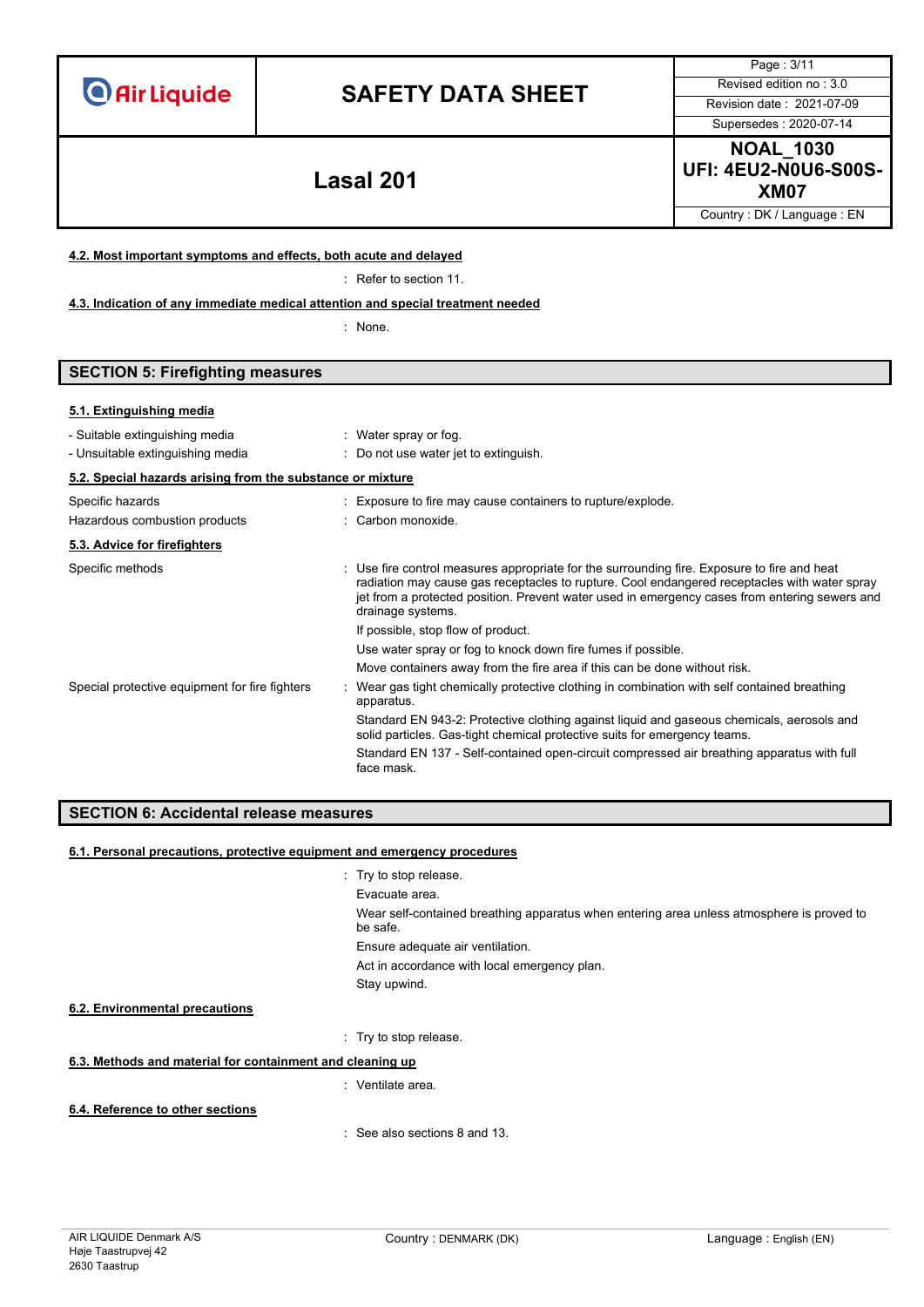| <b>O</b> Air Liquide |  |  |
|----------------------|--|--|
|                      |  |  |

# **SAFETY DATA SHEET** Revised edition no : 3.0

Supersedes : 2020-07-14

Page : 4/11

**NOAL\_1030 UFI: 4EU2-N0U6-S00S-XM07 Lasal 201**

Country : DK / Language : EN

# **SECTION 7: Handling and storage**

## **7.1. Precautions for safe handling**

| Safe use of the product                                           | : Do not breathe gas.                                                                                                                                            |
|-------------------------------------------------------------------|------------------------------------------------------------------------------------------------------------------------------------------------------------------|
|                                                                   | Avoid release of product into atmosphere.                                                                                                                        |
|                                                                   | The product must be handled in accordance with good industrial hygiene and safety<br>procedures.                                                                 |
|                                                                   | Only experienced and properly instructed persons should handle gases under pressure.                                                                             |
|                                                                   | Consider pressure relief device(s) in gas installations.                                                                                                         |
|                                                                   | Ensure the complete gas system was (or is regularily) checked for leaks before use.                                                                              |
|                                                                   | Do not smoke while handling product.                                                                                                                             |
|                                                                   | Avoid exposure, obtain special instructions before use.                                                                                                          |
|                                                                   | Use only properly specified equipment which is suitable for this product, its supply pressure and<br>temperature. Contact your gas supplier if in doubt.         |
|                                                                   | Use only oxygen approved lubricants and oxygen approved sealings.                                                                                                |
|                                                                   | Avoid suck back of water, acid and alkalis.                                                                                                                      |
| Safe handling of the gas receptacle                               | Refer to supplier's container handling instructions.                                                                                                             |
|                                                                   | Do not allow backfeed into the container.                                                                                                                        |
|                                                                   | Protect containers from physical damage; do not drag, roll, slide or drop.                                                                                       |
|                                                                   | When moving cylinders, even for short distances, use a cart (trolley, hand truck, etc.) designed<br>to transport cylinders.                                      |
|                                                                   | Leave valve protection caps in place until the container has been secured against either a wall<br>or bench or placed in a container stand and is ready for use. |
|                                                                   | If user experiences any difficulty operating valve discontinue use and contact supplier.                                                                         |
|                                                                   | Never attempt to repair or modify container valves or safety relief devices.                                                                                     |
|                                                                   | Damaged valves should be reported immediately to the supplier.                                                                                                   |
|                                                                   | Keep container valve outlets clean and free from contaminants particularly oil and water.                                                                        |
|                                                                   | Replace valve outlet caps or plugs and container caps where supplied as soon as container is<br>disconnected from equipment.                                     |
|                                                                   | Close container valve after each use and when empty, even if still connected to equipment.                                                                       |
|                                                                   | Never attempt to transfer gases from one cylinder/container to another.                                                                                          |
|                                                                   | Never use direct flame or electrical heating devices to raise the pressure of a container.                                                                       |
|                                                                   | Do not remove or deface labels provided by the supplier for the identification of the content of<br>the container.                                               |
|                                                                   | Suck back of water into the container must be prevented.                                                                                                         |
|                                                                   | Open valve slowly to avoid pressure shock.                                                                                                                       |
| 7.2. Conditions for safe storage, including any incompatibilities |                                                                                                                                                                  |
|                                                                   | : Observe all regulations and local requirements regarding storage of containers.                                                                                |
|                                                                   | Containers should not be stored in conditions likely to encourage corrosion.                                                                                     |
|                                                                   | Container valve guards or caps should be in place.                                                                                                               |
|                                                                   | Containers should be stored in the vertical position and properly secured to prevent them from<br>falling over.                                                  |
|                                                                   | Stored containers should be periodically checked for general condition and leakage.                                                                              |
|                                                                   | Keep container below 50°C in a well ventilated place.                                                                                                            |
|                                                                   | Store containers in location free from fire risk and away from sources of heat and ignition.                                                                     |
|                                                                   | Keep away from combustible materials.                                                                                                                            |

## **7.3. Specific end use(s)**

: None.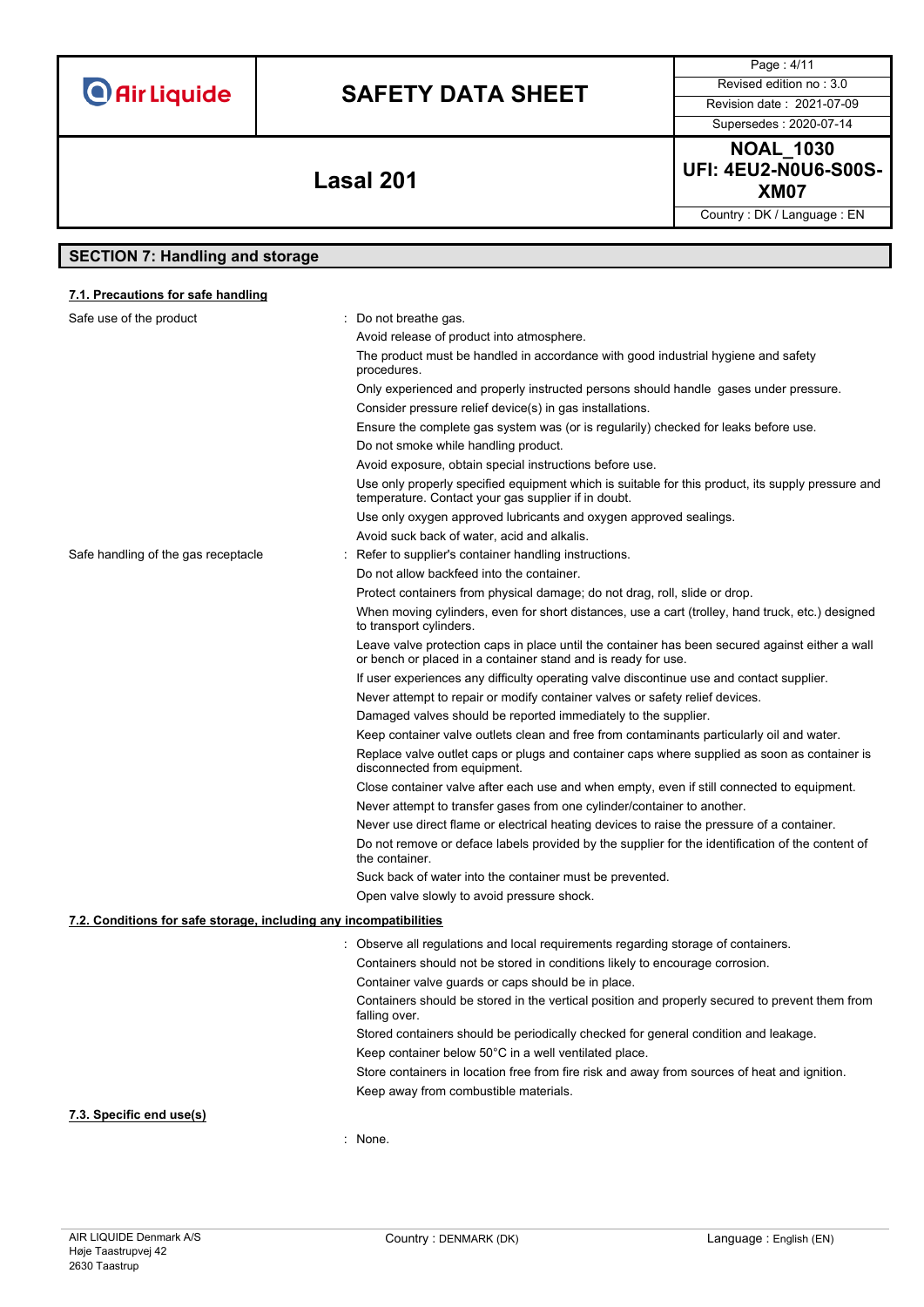# **SAFETY DATA SHEET** Revised edition no : 3.0

Page : 5/11

# Supersedes : 2020-07-14

**NOAL\_1030 UFI: 4EU2-N0U6-S00S-XM07 Lasal 201**

Country : DK / Language : EN

### **SECTION 8: Exposure controls/personal protection**

### **8.1. Control parameters**

| Carbon dioxide (124-38-9)                     |                                               |  |
|-----------------------------------------------|-----------------------------------------------|--|
| <b>EU - Occupational Exposure Limits</b>      |                                               |  |
| Local name                                    | Carbon dioxide                                |  |
| IOELV TWA (mg/m <sup>3</sup> )                | 9000 mg/m <sup>3</sup>                        |  |
| IOELV TWA (ppm)                               | 5000 ppm                                      |  |
| <b>Denmark - Occupational Exposure Limits</b> |                                               |  |
| Local name                                    | Carbondioxid (Kuldioxid; Kulsyre)             |  |
| Grænseværdi (8 timer) (mg/m <sup>3</sup> )    | 9000 mg/m <sup>3</sup>                        |  |
| Grænseværdi (8 timer) (ppm)                   | 5000 ppm                                      |  |
| Anmærkninger (DK)                             | E (betyder, at stoffet har en EF-grænseværdi) |  |
| Carbon monoxide (630-08-0)                    |                                               |  |
| <b>EU - Occupational Exposure Limits</b>      |                                               |  |
| Local name                                    | Carbon monoxide                               |  |
| IOELV TWA (mg/m <sup>3</sup> )                | $23 \text{ mg/m}^3$                           |  |
| IOELV TWA (ppm)                               | 20 ppm                                        |  |
| IOELV STEL (mg/m <sup>3</sup> )               | 117 mg/m <sup>3</sup>                         |  |
| IOELV STEL (ppm)                              | $100$ ppm                                     |  |
| <b>Notes</b>                                  | SCOEL Recommendations (1995)                  |  |
| <b>Denmark - Occupational Exposure Limits</b> |                                               |  |
| Local name                                    | Carbonmonoxid (Kulilte; Kulmonoxid)           |  |
| Grænseværdi (8 timer) (mg/m <sup>3</sup> )    | $29 \text{ mg/m}^3$                           |  |
| Grænseværdi (8 timer) (ppm)                   | $25$ ppm                                      |  |
| Anmærkninger (DK)                             | (1996)                                        |  |

| Carbon monoxide (630-08-0)               |           |
|------------------------------------------|-----------|
| DNEL: Derived no effect level (Workers)  |           |
| Acute - local effects, inhalation        | $100$ ppm |
| Acute - systemic effects, inhalation     | $100$ ppm |
| Long-term - local effects, inhalation    | 20 ppm    |
| Long-term - systemic effects, inhalation | 20 ppm    |

PNEC (Predicted No-Effect Concentration) : None established.

### **8.2. Exposure controls**

### **8.2.1. Appropriate engineering controls**

- : Product to be handled in a closed system and under strictly controlled conditions. Provide adequate general and local exhaust ventilation. Preferably use permanent leak-tight installations (e.g. welded pipes). Systems under pressure should be regularily checked for leakages. Ensure exposure is below occupational exposure limits (where available). Consider the use of a work permit system e.g. for maintenance activities. **8.2.2. Individual protection measures, e.g. personal protective equipment** : A risk assessment should be conducted and documented in each work area to assess the risks related to the use of the product and to select the PPE that matches the relevant risk. The following recommendations should be considered: PPE compliant to the recommended EN/ISO standards should be selected. • Eve/face protection **in the same of the set of the set of the set of the shields.** Standard EN 166 - Personal eye-protection - specifications. • Skin protection - Hand protection **in the state of the state of the state were** working gloves when handling gas containers.
	-

Standard EN 388 - Protective gloves against mechanical risk.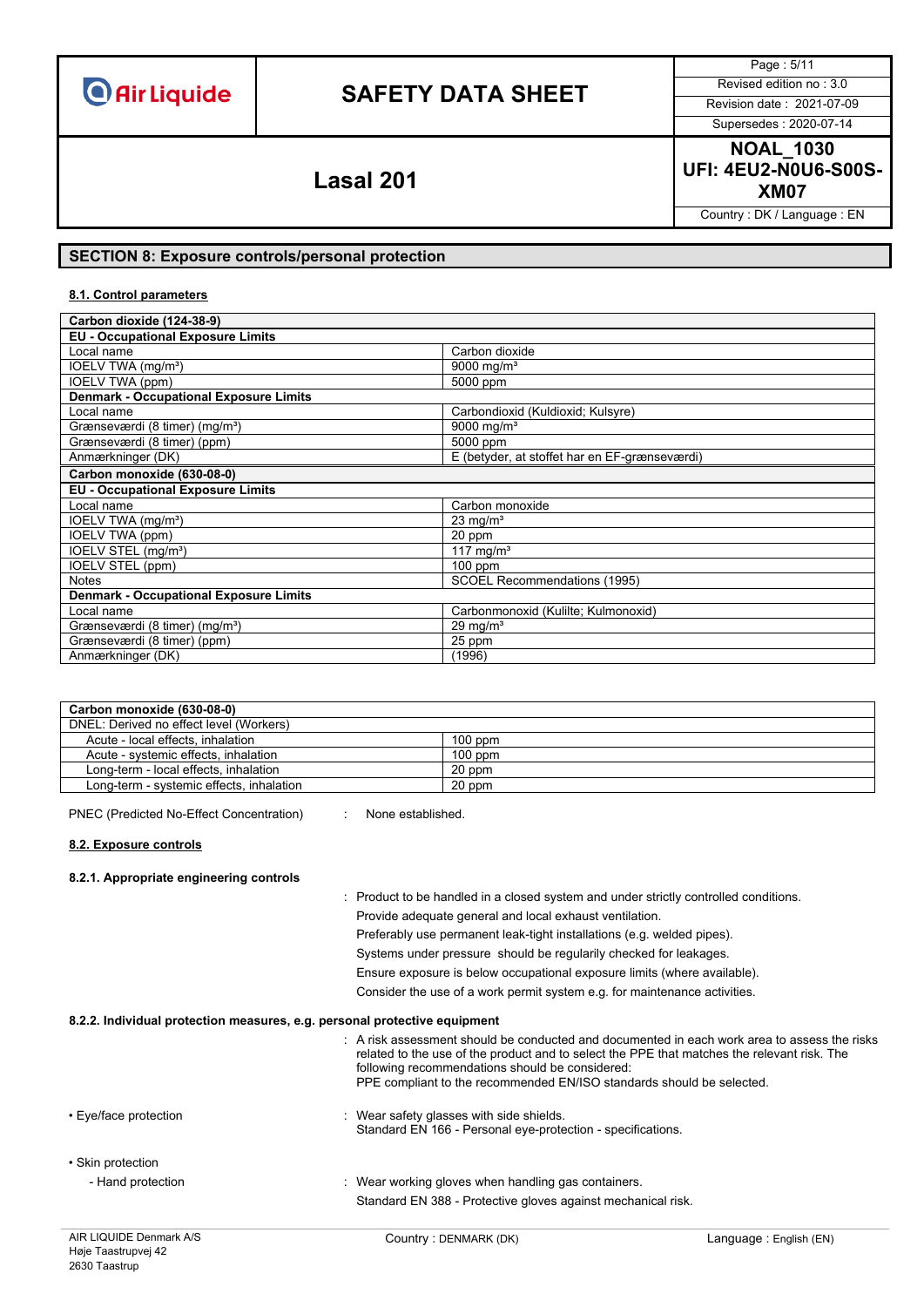|                                        |                                                                                                                                                                                         | Page: 6/11                                                                                                                                                                                                                                                                                                                                                                                                                                                                                                                                                                                                                                                                                                                         |  |
|----------------------------------------|-----------------------------------------------------------------------------------------------------------------------------------------------------------------------------------------|------------------------------------------------------------------------------------------------------------------------------------------------------------------------------------------------------------------------------------------------------------------------------------------------------------------------------------------------------------------------------------------------------------------------------------------------------------------------------------------------------------------------------------------------------------------------------------------------------------------------------------------------------------------------------------------------------------------------------------|--|
| <b>O</b> Air Liquide                   | <b>SAFETY DATA SHEET</b>                                                                                                                                                                | Revised edition no: 3.0                                                                                                                                                                                                                                                                                                                                                                                                                                                                                                                                                                                                                                                                                                            |  |
|                                        |                                                                                                                                                                                         | Revision date: 2021-07-09                                                                                                                                                                                                                                                                                                                                                                                                                                                                                                                                                                                                                                                                                                          |  |
|                                        |                                                                                                                                                                                         | Supersedes: 2020-07-14                                                                                                                                                                                                                                                                                                                                                                                                                                                                                                                                                                                                                                                                                                             |  |
|                                        | <b>Lasal 201</b>                                                                                                                                                                        | <b>NOAL_1030</b><br><b>UFI: 4EU2-N0U6-S00S-</b><br><b>XM07</b>                                                                                                                                                                                                                                                                                                                                                                                                                                                                                                                                                                                                                                                                     |  |
|                                        |                                                                                                                                                                                         | Country: DK / Language: EN                                                                                                                                                                                                                                                                                                                                                                                                                                                                                                                                                                                                                                                                                                         |  |
| - Other                                | : Wear safety shoes while handling containers.                                                                                                                                          | Standard EN ISO 20345 - Personal protective equipment - Safety footwear.                                                                                                                                                                                                                                                                                                                                                                                                                                                                                                                                                                                                                                                           |  |
| • Respiratory protection               | contaminant(s) and duration of use are known.<br>period, e.g. connecting or disconnecting containers.<br>device.<br>Gas filters do not protect against oxygen deficiency.<br>face mask. | Gas filters may be used if all surrounding conditions e.g. type and concentration of the<br>Use gas filters with full face mask, where exposure limits may be exceeded for a short-term<br>Consult respiratory device supplier's product information for the selection of the appropriate<br>Standard EN 14387 - Gas filter(s), combined filter(s) and standard EN136, full face masks.<br>Keep self contained breathing apparatus readily available for emergency use.<br>Self contained breathing apparatus is recommended, where unknown exposure may be<br>expected, e.g. during maintenance activities on installation systems.<br>Standard EN 137 - Self-contained open-circuit compressed air breathing apparatus with full |  |
| • Thermal hazards                      | : None in addition to the above sections.                                                                                                                                               |                                                                                                                                                                                                                                                                                                                                                                                                                                                                                                                                                                                                                                                                                                                                    |  |
| 8.2.3. Environmental exposure controls |                                                                                                                                                                                         |                                                                                                                                                                                                                                                                                                                                                                                                                                                                                                                                                                                                                                                                                                                                    |  |
|                                        | Refer to local regulations for restriction of emissions to the atmosphere. See section 13 for<br>specific methods for waste gas treatment.                                              |                                                                                                                                                                                                                                                                                                                                                                                                                                                                                                                                                                                                                                                                                                                                    |  |

# **SECTION 9: Physical and chemical properties**

## **9.1. Information on basic physical and chemical properties**

Appearance

| Physical state at 20°C / 101.3kPa               | : Gas                                                                                                                                                                                                            |
|-------------------------------------------------|------------------------------------------------------------------------------------------------------------------------------------------------------------------------------------------------------------------|
| Colour<br>٠                                     | : Mixture contains one or more component(s) which have the following colour(s):<br>Colourless.                                                                                                                   |
| Odour                                           | Odourless.                                                                                                                                                                                                       |
| Odour threshold                                 | Odour threshold is subjective and inadequate to warn of overexposure.                                                                                                                                            |
| pH                                              | : Not applicable for gases and gas mixtures.                                                                                                                                                                     |
| Melting point / Freezing point                  | : Not applicable for gas mixtures.                                                                                                                                                                               |
| Boiling point                                   | : Not applicable for gas mixtures.                                                                                                                                                                               |
| Flash point                                     | : Not applicable for gases and gas mixtures.                                                                                                                                                                     |
| Evaporation rate                                | : Not applicable for gases and gas mixtures.                                                                                                                                                                     |
| Flammability (solid, gas)                       | : Non flammable.                                                                                                                                                                                                 |
| <b>Explosive limits</b>                         | Non flammable.                                                                                                                                                                                                   |
| Vapour pressure [20°C]                          | : Not applicable.                                                                                                                                                                                                |
| Vapour pressure [50°C]                          | : Not applicable.                                                                                                                                                                                                |
| Vapour density                                  | : Not applicable.                                                                                                                                                                                                |
| Relative density, gas (air=1)                   | : Lighter or similar to air.                                                                                                                                                                                     |
| Water solubility                                | Solubility in water of component(s) of the mixture :<br>• Xenon: 644 mg/l • Oxygen: 39 mg/l • Carbon dioxide: 2000 mg/l Completely soluble. •<br>Carbon monoxide: 30 mg/l . Nitrogen: 20 mg/l . Helium: 1.5 mg/l |
| Partition coefficient n-octanol/water (Log Kow) | : Not applicable for gas mixtures.                                                                                                                                                                               |
| Auto-ignition temperature                       | : Non flammable.                                                                                                                                                                                                 |
| Decomposition temperature                       | : Not applicable.                                                                                                                                                                                                |
| Viscosity                                       | : No reliable data available.                                                                                                                                                                                    |
| <b>Explosive properties</b>                     | : Not applicable.                                                                                                                                                                                                |
| Oxidising properties                            | : Not applicable.                                                                                                                                                                                                |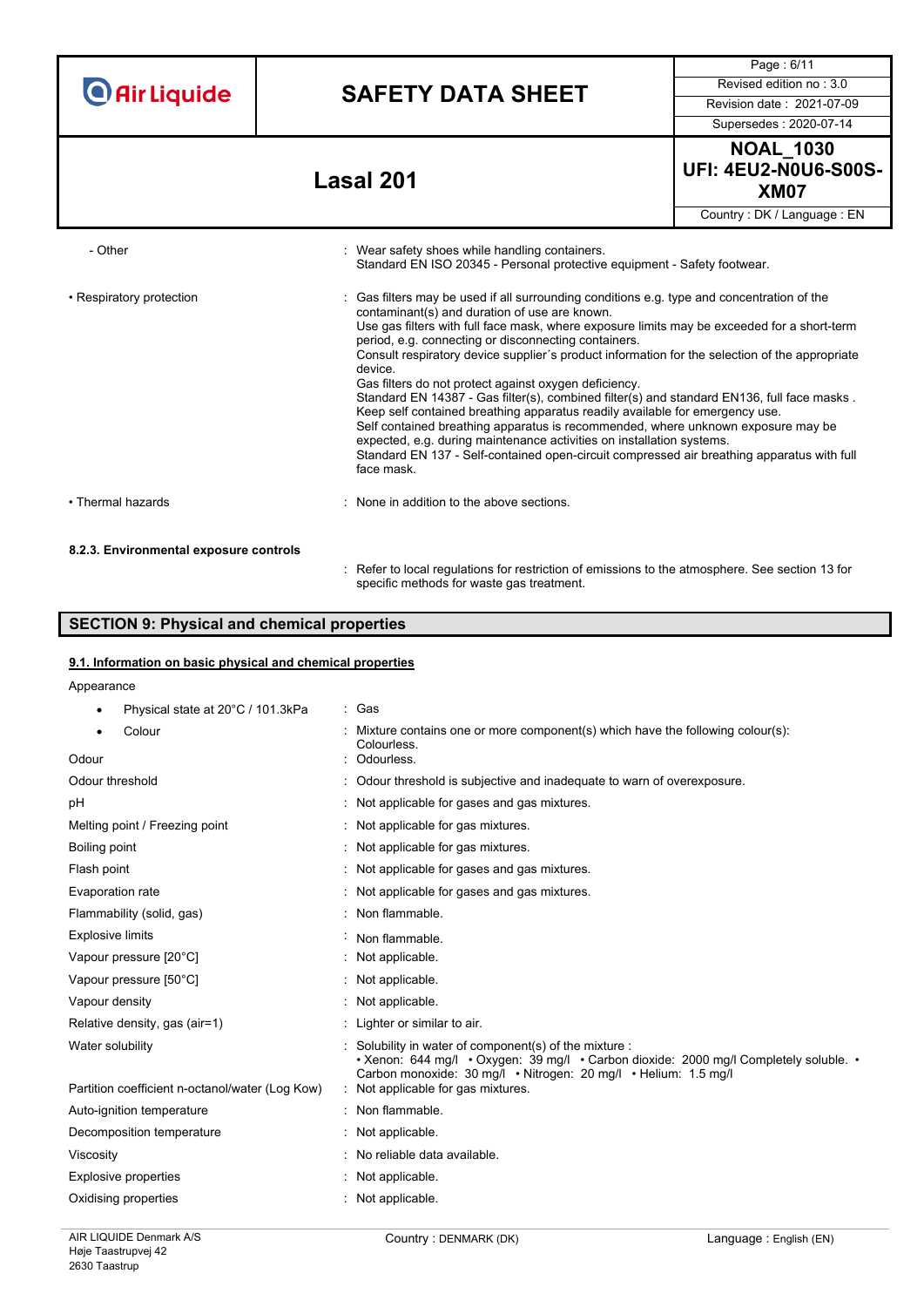|                                                    |                                                                                                           | Page: 7/11                                                     |
|----------------------------------------------------|-----------------------------------------------------------------------------------------------------------|----------------------------------------------------------------|
| <b>O</b> Air Liquide                               | <b>SAFETY DATA SHEET</b>                                                                                  | Revised edition no: 3.0                                        |
|                                                    |                                                                                                           | Revision date: 2021-07-09                                      |
|                                                    |                                                                                                           | Supersedes: 2020-07-14                                         |
|                                                    | <b>Lasal 201</b>                                                                                          | <b>NOAL_1030</b><br><b>UFI: 4EU2-N0U6-S00S-</b><br><b>XM07</b> |
|                                                    |                                                                                                           | Country: DK / Language: EN                                     |
| 9.2. Other information<br>Molar mass<br>Other data | : Not applicable for gas mixtures.<br>: None.                                                             |                                                                |
| <b>SECTION 10: Stability and reactivity</b>        |                                                                                                           |                                                                |
| 10.1. Reactivity<br>10.2. Chemical stability       | : No reactivity hazard other than the effects described in sub-sections below.                            |                                                                |
|                                                    | : Stable under normal conditions.                                                                         |                                                                |
| 10.3. Possibility of hazardous reactions           | : No additional information available                                                                     |                                                                |
| 10.4. Conditions to avoid                          | : Avoid moisture in installation systems.                                                                 |                                                                |
| 10.5. Incompatible materials                       | : For additional information on compatibility refer to ISO 11114.                                         |                                                                |
| 10.6. Hazardous decomposition products             | : Under normal conditions of storage and use, hazardous decomposition products should not be<br>produced. |                                                                |
| <b>SECTION 11: Toxicological information</b>       |                                                                                                           |                                                                |

# **11.1. Information on toxicological effects**

| : Classification criteria are not met.                               |
|----------------------------------------------------------------------|
|                                                                      |
| 3760 ppm/1h                                                          |
| 1300 ppm/4h                                                          |
| : No known effects from this product.                                |
| : No known effects from this product.                                |
| : No known effects from this product.                                |
| : No known effects from this product.                                |
| : No known effects from this product.                                |
|                                                                      |
| May damage fertility.                                                |
| : May damage the unborn child.                                       |
| : No known effects from this product.                                |
| : May cause damage to organs through prolonged or repeated exposure. |
| Not applicable for gases and gas mixtures.                           |
|                                                                      |

# **SECTION 12: Ecological information**

## **12.1. Toxicity**

Assessment **in the conomical causes**  $\blacksquare$ : No ecological damage caused by this product.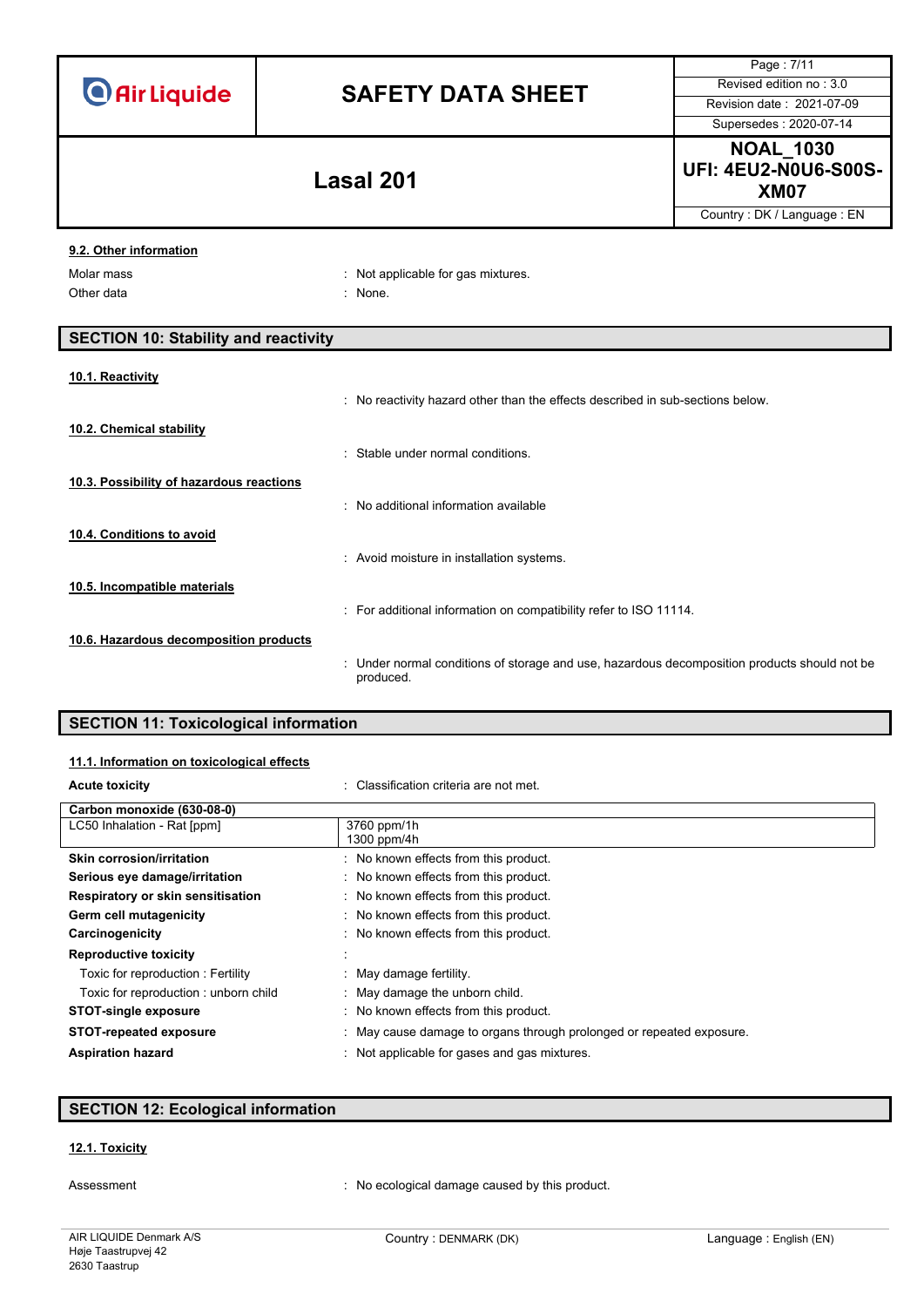# **SAFETY DATA SHEET** Revised edition no : 3.0

Page : 8/11

Supersedes : 2020-07-14

**NOAL\_1030 UFI: 4EU2-N0U6-S00S-XM07 Lasal 201**

Country : DK / Language : EN

| EC50 48h - Daphnia magna [mg/l]          | : No data available.                                                                        |
|------------------------------------------|---------------------------------------------------------------------------------------------|
| EC50 72h - Algae [mg/l]                  | : No data available.                                                                        |
| LC50 96 h - Fish [mg/l]                  | : No data available.                                                                        |
| Carbon monoxide (630-08-0)               |                                                                                             |
| EC50 48h - Daphnia magna [mg/l]          | Study scientifically unjustified.                                                           |
| EC50 72h - Algae [mg/l]                  | Study scientifically unjustified.                                                           |
| LC50 96 h - Fish [mg/l]                  | Study scientifically unjustified.                                                           |
| 12.2. Persistence and degradability      |                                                                                             |
|                                          |                                                                                             |
| Assessment                               | : No data available.                                                                        |
| 12.3. Bioaccumulative potential          |                                                                                             |
|                                          |                                                                                             |
| Assessment                               | : No data available.                                                                        |
| 12.4. Mobility in soil                   |                                                                                             |
|                                          |                                                                                             |
| Assessment                               | Because of its high volatility, the product is unlikely to cause ground or water pollution. |
|                                          | Partition into soil is unlikely.                                                            |
| 12.5. Results of PBT and vPvB assessment |                                                                                             |
|                                          |                                                                                             |
| Assessment                               | : Not classified as PBT or vPvB.                                                            |
| 12.6. Other adverse effects              |                                                                                             |
|                                          |                                                                                             |
| Other adverse effects                    | : No known effects from this product.                                                       |
| Effect on the ozone layer                | : None.                                                                                     |
| Effect on global warming                 | : Contains greenhouse gas(es).                                                              |
|                                          |                                                                                             |

**SECTION 13: Disposal considerations**

| 13.1. Waste treatment methods                                                         |                                                                                                                                                       |
|---------------------------------------------------------------------------------------|-------------------------------------------------------------------------------------------------------------------------------------------------------|
|                                                                                       | Contact supplier if quidance is required.                                                                                                             |
|                                                                                       | Must not be discharged to atmosphere.                                                                                                                 |
|                                                                                       | Ensure that the emission levels from local regulations or operating permits are not exceeded.                                                         |
|                                                                                       | Refer to the EIGA code of practice Doc.30 "Disposal of Gases", downloadable at<br>http://www.eiga.org for more guidance on suitable disposal methods. |
|                                                                                       | Return unused product in original container to supplier.                                                                                              |
| List of hazardous waste codes (from<br>Commission Decision 2000/532/EC as<br>amended) | $\pm$ 16 05 04 $^{\star}$ . Gases in pressure containers (including halons) containing hazardous substances.                                          |
| 13.2. Additional information                                                          |                                                                                                                                                       |
|                                                                                       | : External treatment and disposal of waste should comply with applicable local and/or national                                                        |

| <b>SECTION 14: Transport information</b> |                                                  |                        |
|------------------------------------------|--------------------------------------------------|------------------------|
| 14.1. UN number                          |                                                  |                        |
| UN-No.                                   | : 1956                                           |                        |
| 14.2. UN proper shipping name            |                                                  |                        |
| Transport by road/rail (ADR/RID)         | COMPRESSED GAS, N.O.S. (Helium, Carbon monoxide) |                        |
| AIR LIQUIDE Denmark A/S                  | Country: DENMARK (DK)                            | Language: English (EN) |

regulations.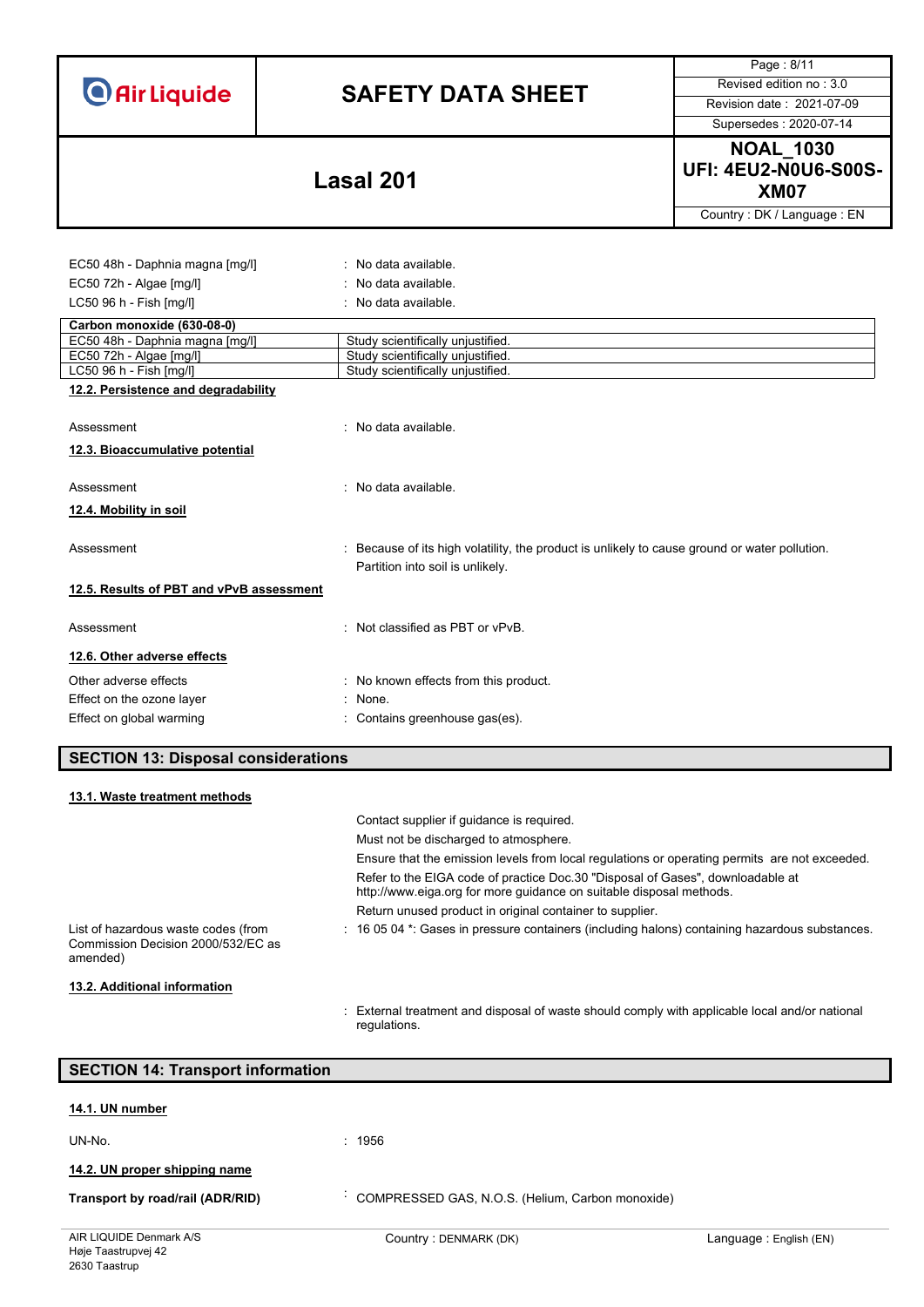|                                                                |                                                                                                                          | Page: 9/11                                                                                      |
|----------------------------------------------------------------|--------------------------------------------------------------------------------------------------------------------------|-------------------------------------------------------------------------------------------------|
|                                                                |                                                                                                                          | Revised edition no: 3.0                                                                         |
| <b>O</b> Air Liquide                                           | <b>SAFETY DATA SHEET</b>                                                                                                 | Revision date: 2021-07-09                                                                       |
|                                                                |                                                                                                                          | Supersedes: 2020-07-14                                                                          |
|                                                                |                                                                                                                          | <b>NOAL_1030</b>                                                                                |
|                                                                | <b>Lasal 201</b>                                                                                                         | <b>UFI: 4EU2-N0U6-S00S-</b><br><b>XM07</b>                                                      |
|                                                                |                                                                                                                          | Country: DK / Language: EN                                                                      |
|                                                                |                                                                                                                          |                                                                                                 |
| Transport by air (ICAO-TI / IATA-DGR)                          | Compressed gas, n.o.s. (Helium, Carbon monoxide)                                                                         |                                                                                                 |
| Transport by sea (IMDG)                                        | COMPRESSED GAS, N.O.S. (Helium, Carbon monoxide)                                                                         |                                                                                                 |
| 14.3. Transport hazard class(es)                               |                                                                                                                          |                                                                                                 |
| Labelling                                                      |                                                                                                                          |                                                                                                 |
|                                                                | 2.2 : Non-flammable, non-toxic gases.                                                                                    |                                                                                                 |
| Transport by road/rail (ADR/RID)                               |                                                                                                                          |                                                                                                 |
| Class<br>Classification code                                   | $\therefore$ 2<br>: 1A                                                                                                   |                                                                                                 |
| Hazard identification number                                   | : 20                                                                                                                     |                                                                                                 |
| <b>Tunnel Restriction</b>                                      | : E - Passage forbidden through tunnels of category E                                                                    |                                                                                                 |
| Transport by air (ICAO-TI / IATA-DGR)                          |                                                                                                                          |                                                                                                 |
| Class / Div. (Sub. risk(s))                                    | : 2.2                                                                                                                    |                                                                                                 |
| Transport by sea (IMDG)                                        |                                                                                                                          |                                                                                                 |
| Class / Div. (Sub. risk(s))<br>Emergency Schedule (EmS) - Fire | $\therefore$ 2.2<br>$: F-C$                                                                                              |                                                                                                 |
| Emergency Schedule (EmS) - Spillage                            | $\therefore$ S-V                                                                                                         |                                                                                                 |
|                                                                |                                                                                                                          |                                                                                                 |
| 14.4. Packing group                                            |                                                                                                                          |                                                                                                 |
| Transport by road/rail (ADR/RID)                               | Not established.                                                                                                         |                                                                                                 |
| Transport by air (ICAO-TI / IATA-DGR)                          | Not established.                                                                                                         |                                                                                                 |
| Transport by sea (IMDG)                                        | Not established.                                                                                                         |                                                                                                 |
| 14.5. Environmental hazards                                    |                                                                                                                          |                                                                                                 |
| Transport by road/rail (ADR/RID)                               | None.                                                                                                                    |                                                                                                 |
| Transport by air (ICAO-TI / IATA-DGR)                          | : None.                                                                                                                  |                                                                                                 |
| Transport by sea (IMDG)                                        | : None.                                                                                                                  |                                                                                                 |
| 14.6. Special precautions for user                             |                                                                                                                          |                                                                                                 |
| Packing Instruction(s)                                         |                                                                                                                          |                                                                                                 |
| Transport by road/rail (ADR/RID)                               | : P200                                                                                                                   |                                                                                                 |
| Transport by air (ICAO-TI / IATA-DGR)                          |                                                                                                                          |                                                                                                 |
| Passenger and Cargo Aircraft                                   | : 200.                                                                                                                   |                                                                                                 |
| Cargo Aircraft only                                            | : 200.                                                                                                                   |                                                                                                 |
| Transport by sea (IMDG)                                        | : P200                                                                                                                   |                                                                                                 |
| Special transport precautions                                  | Avoid transport on vehicles where the load space is not separated from the driver's<br>compartment.                      |                                                                                                 |
|                                                                | event of an accident or an emergency.                                                                                    | Ensure vehicle driver is aware of the potential hazards of the load and knows what to do in the |
|                                                                | Before transporting product containers:                                                                                  |                                                                                                 |
|                                                                | - Ensure there is adequate ventilation.                                                                                  |                                                                                                 |
|                                                                | - Ensure that containers are firmly secured.                                                                             |                                                                                                 |
|                                                                | - Ensure valve is closed and not leaking.<br>- Ensure valve outlet cap nut or plug (where provided) is correctly fitted. |                                                                                                 |
|                                                                | - Ensure valve protection device (where provided) is correctly fitted.                                                   |                                                                                                 |
|                                                                |                                                                                                                          |                                                                                                 |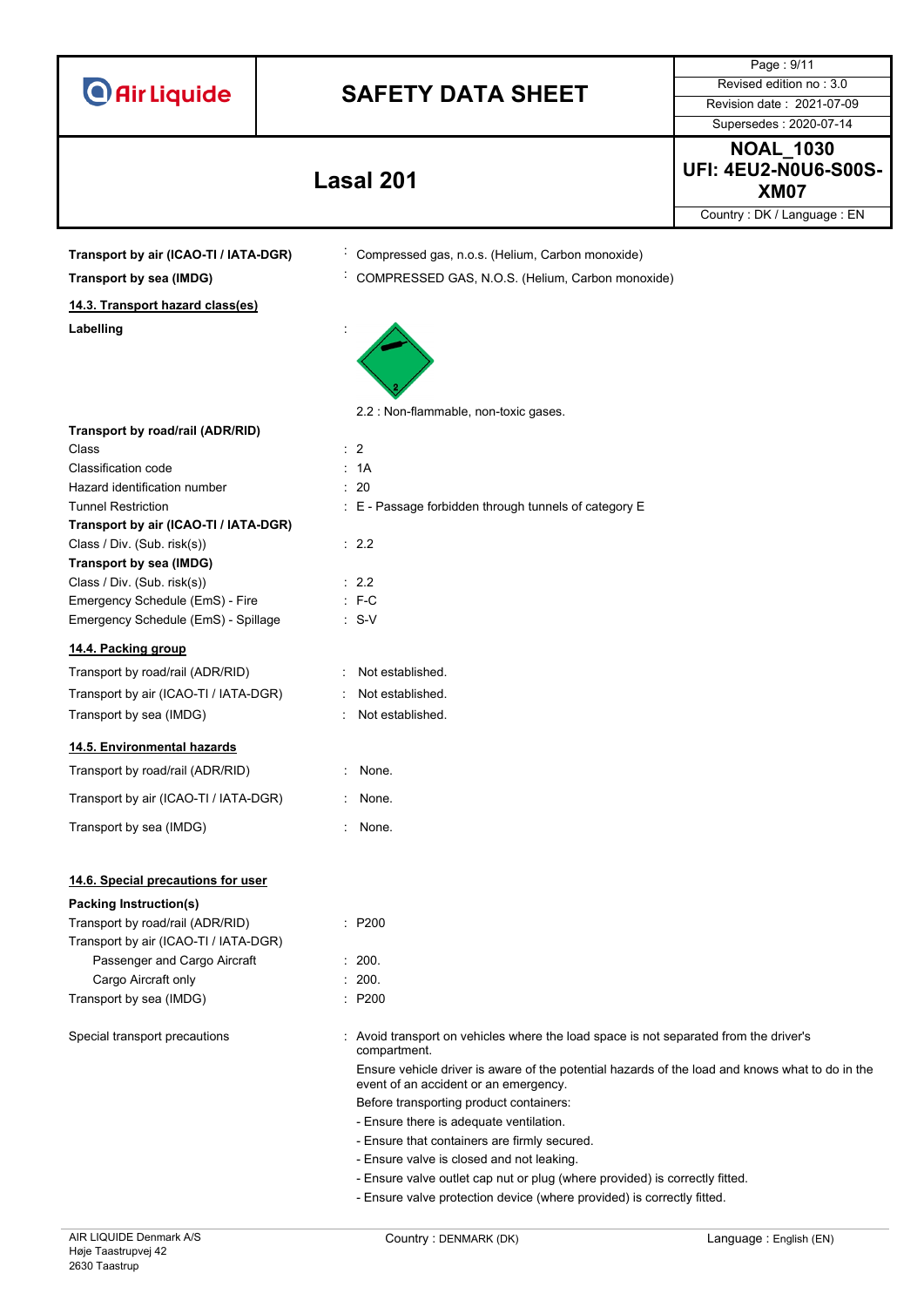# **SAFETY DATA SHEET** Revised edition no : 3.0

Page : 10/11 Supersedes : 2020-07-14

**15.1. Safety, health and environmental regulations/legislation specific for the substance or mixture**

**NOAL\_1030 UFI: 4EU2-N0U6-S00S-XM07 Lasal 201**

Country : DK / Language : EN

**14.7. Transport in bulk according to Annex II of Marpol and the IBC Code**

: Not applicable.

## **SECTION 15: Regulatory information**

| <b>EU-Regulations</b>                                             |                                                                                                                                              |
|-------------------------------------------------------------------|----------------------------------------------------------------------------------------------------------------------------------------------|
| Restrictions on use<br>Seveso Directive : 2012/18/EU (Seveso III) | Restricted to professional users (Annex XVII REACH).<br>· Not covered                                                                        |
| <b>National regulations</b>                                       |                                                                                                                                              |
| National legislation                                              | : Ensure all national/local regulations are observed.                                                                                        |
| <b>Denmark</b>                                                    |                                                                                                                                              |
| Recommendations Danish Regulation                                 | : Young people below the age of 18 years are not allowed to use the product                                                                  |
|                                                                   | Pregnant/breastfeeding women working with the product must not be in direct contact with the<br>product                                      |
|                                                                   | The requirements from the Danish Working Environment Authorities regarding work with<br>carcinogens must be followed during use and disposal |
| 15.2. Chemical safety assessment                                  |                                                                                                                                              |
|                                                                   | A CSA does not need to be carried out for this product.                                                                                      |

# **SECTION 16: Other information** Indication of changes **interview in the Changes** of Changes in accordance with commission regulation (EU) No 453/2010. Abbreviations and acronyms : ATE - Acute Toxicity Estimate CLP - Classification Labelling Packaging Regulation; Regulation (EC) No 1272/2008 REACH - Registration, Evaluation, Authorisation and Restriction of Chemicals Regulation (EC) No 1907/2006 EINECS - European Inventory of Existing Commercial Chemical Substances CAS# - Chemical Abstract Service number PPE - Personal Protection Equipment LC50 - Lethal Concentration to 50 % of a test population RMM - Risk Management Measures PBT - Persistent, Bioaccumulative and Toxic vPvB - Very Persistent and Very Bioaccumulative STOT- SE : Specific Target Organ Toxicity - Single Exposure CSA - Chemical Safety Assessment EN - European Standard UN - United Nations ADR - International Agreement concerning the International Carriage of Dangerous Goods by Road IATA - International Air Transport Association IMDG code - International Maritime Dangerous Goods RID - Regulations concerning the International Carriage of Dangerous Goods by Rail WGK - Water Hazard Class STOT - RE : Specific Target Organ Toxicity - Repeated Exposure Training advice in the set of the set of the set of the set of the set of the set of the set of the set of the set of the set of the set of the set of the set of the set of the set of the set of the set of the set of the s

AIR LIQUIDE Denmark A/S Høie Taastrupvej 42 2630 Taastrup